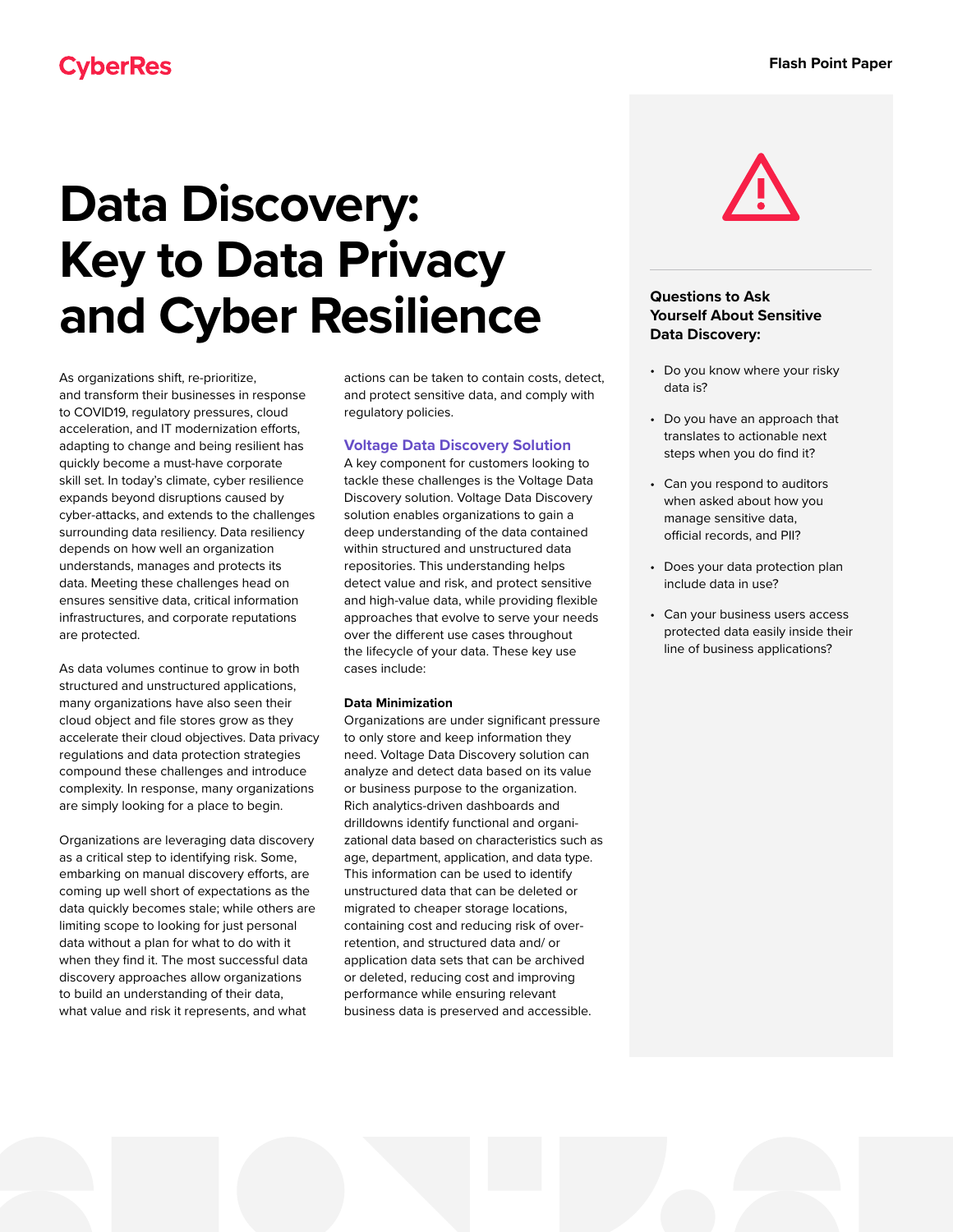## **Data Privacy Readiness and Sensitive Data Detection**

During data discovery phases like data privacy readiness, a critical activity is detecting the location of risky and sensitive data. Voltage Data Discovery solution provides support for detecting personal data types across 39+ countries and economic regions. Contextually aware grammars and custom grammar capabilities enable highly accurate PII detection producing fewer false positives and driving greater efficiency and automation around handling sensitive data. Voltage Data Discovery solution also provides continuous or periodic scans along with random sampling across structured and unstructured repositories allowing organizations to identify and prioritize sensitive data hot spots and take more surgical approaches to protect data.

As data ages over its lifecycle, its business use and usefulness to the organization changes. What doesn't change is the ongoing associated risk around that data in the event of a breach. The significant rate of change of unstructured data lends itself to three distinct modes—active, inactive, or dark.

- Active data is that data that is currently in use by the business. It tends to reside in lead applications or file locations while it is in use—this is the data that drives your business.
- Inactive data is data that hasn't been accessed or modified for months and can be archived or deleted—this is the data that takes up space, increases costs and increases your complexity and risk by it lying around dormant.
- Dark data is data that has been copied, saved, moved or migrated without a true understanding of what value it represents or what sensitive data is present. Dark data can be as innocuous as a copy of a product brochure or as risky as a spreadsheet with 30,000 customers' personal information inside it.

As a result of this volatility unstructured data discovery is well suited to continuous scanning and discovery.

## DATA DISCOVERY SOURCES

Voltage Data Discovery solution supports a broad range of repositories, and over 1,000 different data formats, to analyze and protect sensitive data across the enterprise—in structured data across databases and data applications and unstructured data in on-premises and cloud repositories. These repositories include:

## **Unstructured Data Repositories**

- NT file shares
- SMB (Samba)
- Microsoft Exchange
- Microsoft SharePoint
- Micro Focus Content Manager
- SharePoint Online & Teams
- Office 365
- GoogleDrive
- Microsoft Azure Blob
- Microsoft Azure file and object stores
- Amazon S3 object stores (S3)
- Custom ingest connector support available\*

# **Structured Applications and Data Sources**

# Database

- Oracle SQL
- IBM DB2
- Microsoft SQL
- IBM DB2 iSeries
- MySQL
- Teradata
- PostgresSQL
- Sybase
- SAP HANA
- IBM Informix
- Netezza\*
- Presto\*

## **Sampling, Tagging and Enrichment**

Prioritizing your data discovery projects is critical. Voltage Data Discovery provides risk-based random sampling across both structured applications and unstructured

- Snowflake\*
- AWS Redshift\*
- AWS Athena\*

#### Big Data Sources

- Apache Hadoop HDFS
- Hadoop Hive
- Hadoop HBase
- Vertica
- Cassandra
- MongoDB
- **Teradata**
- Additional data sources available\*

#### Business Applications

- Oracle eBusiness Suite
- PeopleSoft
- **Siebel**
- Salesforce.com
- SAP
- JDEdwards
- Any (like custom) that stores in a JDBC source

# **\*Integration with Additional Data Sources and Business Applications via:**

- Swagger API
- JDBC type-4 (structured databases, applications, and big data source)
- IDOL connector framework (~150+ connectors)

repositories highlighting risk and helping guide future efforts to assess and mitigate risk. Categorization of sensitive data can be automated, tagged, and metadata enriched based on pre-built sensitive data grammars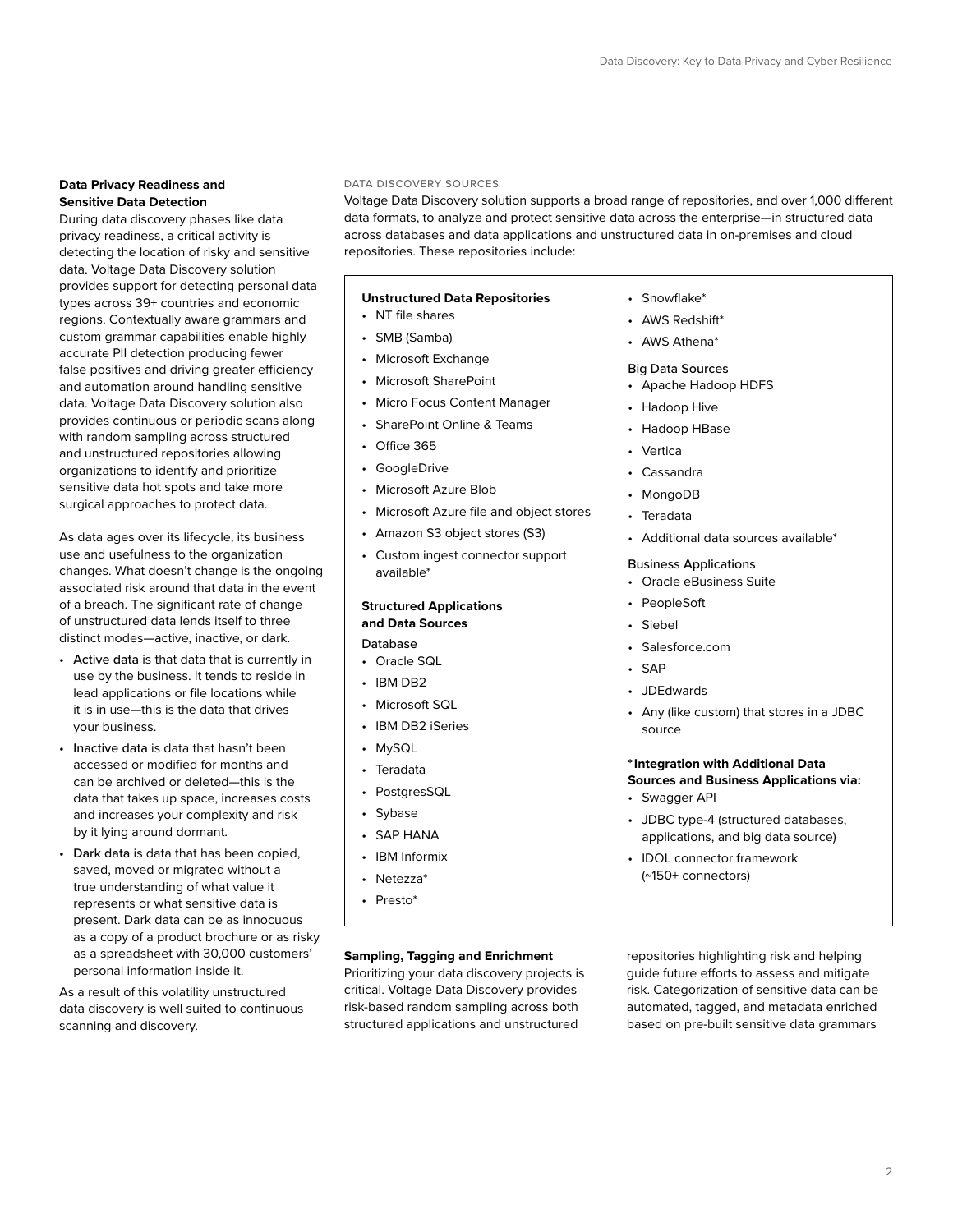and classifications. These grammars are highly precise, contextually-aware analysis that help support a broad range of regulatory guidelines including GDPR, CCPA, PIPEDA, POPI, KVKK, as well as, PCI, PHI and custom use cases.

As you develop your 3rd party vendor relationships these categories and weighted tags can be leveraged to highlight, monitor, and report on data shared with 3rd parties and its usage, thus helping ensure continuity with these sharing agreements.

**If data is the new currency, data protection is the central bank for an organization looking to protect its assets and preserve their worth.**

## **Scale to Meet New and Evolving Workloads**

As organizations look to meet the evolving workloads, wrangle enterprise data, comply with global regulations and contain the cost associated with managing and securing sensitive data—data discovery must scale along with those needs. Voltage Data Discovery is ideally suited to meet these challenges. It's built to scale up and out, drive operational efficiency through data minimization, and intuitively identify risk while reducing the total cost of compliance.

#### **Actionable Outcomes: Data Protection**

If data is the new currency, data protection is the central bank for an organization looking to protect its assets and preserve their worth. For Voltage Data Discovery, data protection is powered by our patented data security and encryption capabilities. This integration ensures that when sensitive data is detected, Voltage data security can protect and secure the data in place, in motion, and while in use. The flow of business continues securely as data is accessible for business users and blocked or rendered harmless for unauthorized users.

Voltage data security integrated into the data discovery process flows protects data:

- Inside structured business applications where sensitive data is encrypted at field level using Voltage SecureData with format-preserving encryption (FPE), secure stateless tokenization (SST), or format-preserving hash (FPH).
- Inside data lakes where it enables secure data analytics for faster insights and reduced risk of a breach or proliferation of sensitive data.
- Inside archived data repositories where data is kept for data preservation and records compliance obligations. Sensitive data is protected inside the official record contained within a data archive ensuring data usage, permissions, and retention schedules are met.
- At the endpoints based on transparent and persistent policies beyond the edge of the network with Voltage SmartCipher file level encryption for unstructured data.

Voltage Data Discovery can mask or intelligently encrypt the database data in place by acting on production instances while ensuring data integrity. This allows you to manage not only archive databases, but the full relational database management system (RDBMS) lifecycle—protecting all data and adhering to the latest regulatory guidelines.

### **Actionable Outcomes: Data Preservation**

One area of data discovery that is undervalued is the retention and preservation of sensitive and high-value data. Many global data privacy regulations require policies that track the business purpose for sensitive data. Voltage Data Discovery solutions help meet these compliance guidelines through the ability to control and map retention and preservation policies of sensitive data over its data lifecycle. Organizations who overlook this piece, or believe it is someone else's problem are at risk of non-compliance with records management obligations,

and will be bound to time-consuming manual processes connecting the dots between data usage, and business purpose for Subject Rights Requests.

**A successful Data Discovery strategy not only requires the ability to connect and analyze disparate sources where sensitive data resides. It should support actionable steps that help drive and protect the business.** 

# **The Advantage of Voltage Data Discovery (Beyond Data Privacy) Is Delivering Actionable, Scalable Outcomes**

Voltage Data Discovery solutions can help detect, protect, and evolve as your business transformation journeys unfold. Data discovery is mission critical and a fundamental part of data minimization, data privacy readiness, data protection, and data preservation—and can act as a catalyst for building greater data resiliency and supporting your broader cyber resiliency programs. Voltage Data Discovery solutions include:

#### **Voltage File Analysis Suite**

Voltage File Analysis Suite enables organizations to quickly find, secure and protect sensitive and high-value data. Voltage FAS provides complete visibility and insight across unstructured data silos, helps contain data management costs, while delivering actionable analytics that improve efficiency, data quality and data privacy compliance. Contextually-aware, AI-driven grammars reduce false positives, and quickly identify high-value assets (e.g., contracts, intellectual property, patents, etc.) personal and sensitive data types (e.g., PI/ PII, PCI, PHI, etc.).